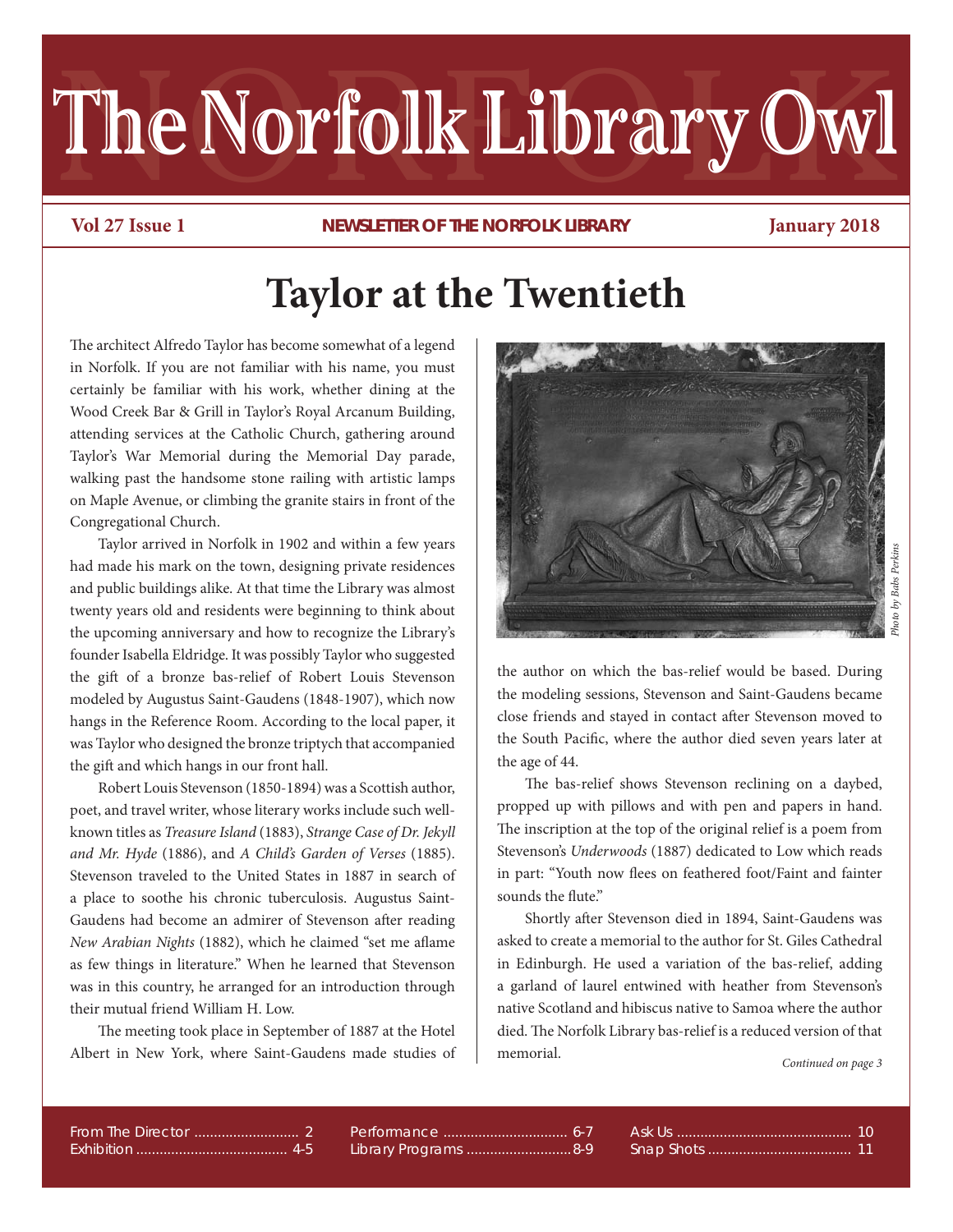# **from the Director**

We all hope for happy endings. This was the theme of Annie Proulx's memorable acceptance speech when she received the Medal for Distinguished Contribution to American Letters, one of literature's most prestigious honors, from the National Book Foundation in November. Although the award recognizes a lifetime of literary achievement, Proulx was quick to point out that she didn't start writing until she was 58 years old…*so if you've been thinking about it and putting it off, well*…

Proulx made her literary debut in 1988 with the shortstory collection *Heart Songs*. Prior to this, she had published practical manuals on topics such as how to make cider, grow fruit and vegetables, and build fences. She is the author of eight books, including *The Shipping News*, for which she won the Pulitzer Prize and the National Book Award. Her memoir *Bird Cloud* and her short stories explore the bond between a people and the rural landscape of Wyoming. In 2005, her short story "Brokeback Mountain" was adapted into the Academy Award-winning film of the same name, introducing her work to scores of viewers who may not have read her books.

Announcing the award, the National Book Foundation recognized Proulx's "ability to explore the nuances of the human spirit" and her "deep reverence for the beauty and complexities of rural America." It is because of that reverence for the beauty of rural America that Proulx's acceptance speech was tinged with melancholy, if not gloom. Does the happy ending only exist in novels?

*We don't live in the best of all possible worlds… For some this is a heady time of brilliant technological innovation that is bringing us into an exciting new world. For others it is the opening of a savagely difficult book without a happy ending.*

*To me the most distressing circumstance of the new order is the accelerating destruction of the natural world and the dreadful belief that only the human species has the inalienable right to life and God-given permission to take anything it wants from nature, whether mountaintops, wetlands or oil. The ferocious business of stripping the earth of its flora and fauna, of drowning the land in pesticides again may have brought us to a place where no technology can save us…* 

*Yet somehow the old discredited values and longings persist. We still have tender feelings for such outmoded notions as truth, respect for others, personal honor, justice,* 

*equitable sharing. We still hope for a happy ending. We still believe that we can save ourselves and our damaged earth—an indescribably difficult task as we discover that the web of life is far more mysteriously complex than we thought and subtly entangled with factors that we cannot even recognize. But we keep on trying, because there's nothing else to do.*

*The happy ending still beckons, and it is in hope of grasping it that we go on. The poet Wisława Szymborska* [winner of the Nobel Prize in Literature] *caught the writer's dilemma of choosing between hard realities and the longing for the happy ending. She called it "consolation:"*

> *Darwin. They say he read novels to relax, but only certain kinds: nothing that ended unhappily. If he happened on something like that, enraged, he flung the book into the fire. True or not, I'm ready to believe it. Scanning in his mind so many times and places, he's had enough with dying species, the triumphs of the strong over the weak, the endless struggle to survive, all doomed sooner or later. He'd earned the right to happy endings, at least in fiction, with its micro-scales. Hence the indispensable silver lining, the lovers reunited, the families reconciled, the doubts dispelled, fidelity rewarded, fortunes regained, treasures uncovered, stiff-necked neighbors mending their ways, good names restored, greed daunted, old maids married off to worthy parsons, troublemakers banished to other hemispheres… cups of sorrow tossed into the ocean, hankies drenched with tears of reconciliation, general merriment and celebration, and the dog Fido, gone astray in the first chapter, turns up barking gladly in the last.*

> > —Ann Havemeyer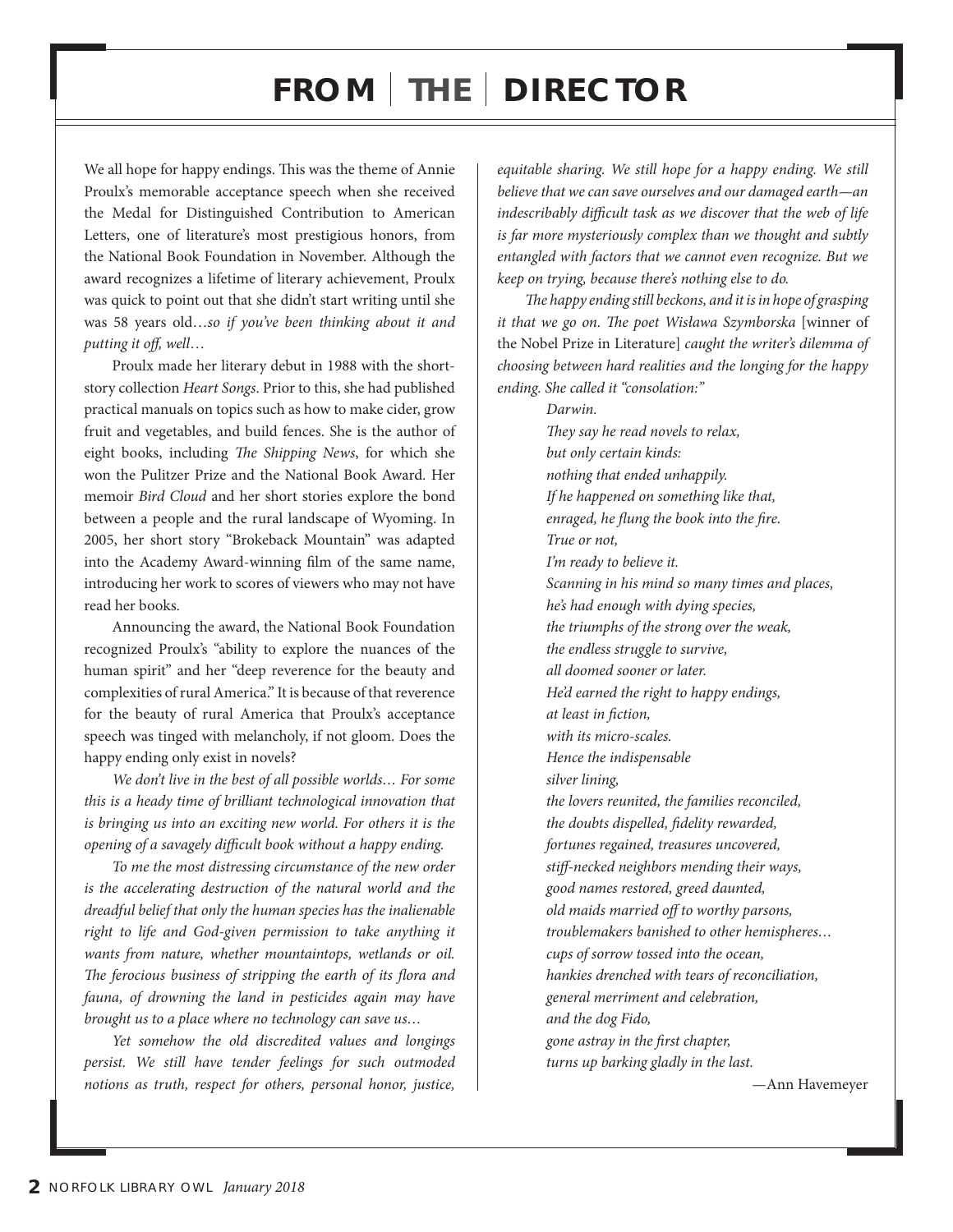*Continued from page 1*

The Edinburgh reduction was cast in an edition of 10 in 1902, then in a 1908 edition of which the Library's basrelief is one. It is inscribed with lines of poetry from *Songs of Travel and Other Verses*, published in 1896, on the enduring life of words: "Bright is the ring of words when the right man rings them, Fair the fall of songs when the singer sings them, Still they are carolled and said on wings they are carried, After the singer is dead and the maker buried."

The bas-relief is mounted on a marble plaque inscribed in gilt "Given to Isabella Eldridge, Founder, by Her Loving Friends and Townspeople on the 20<sup>th</sup> Anniversary of this Library, March  $6<sup>th</sup>$ , 1889 – March  $6<sup>th</sup>$ , 1909.

 The gift was presented with a bronze triptych described in the local paper as "exceedingly beautiful and artistic … executed by Tiffany & Co. of New York, containing the names of the donors engrossed on parchment and enclosed in a bronze frame. This frame is in the form of an old Gothic triptych, or three leaves, and is illuminated in the colors of an old missal by some of Tiffany's most skilled artists. The inscription reads as follows: 'To Isabella Eldridge, founder of the Norfolk Library. After twenty years of enjoyment of her gift we present this bas-relief of Stevenson as a token of our gratitude.' Miss Eldridge has expressed her deep appreciation and gratitude and also her delight in its artistic excellence. The triptych was designed by the well known architect A.S.G. Taylor of Norfolk and New York."

 The list of names of those townspeople who were patrons of the Library and had contributed to the gift is extraordinary, ranging from well-known summer residents to Norfolk school children. It is surely a testament to the fact that the Library was a welcoming place to all Norfolk residents.

 Among those who contributed: Dr. Edward Quintard, personal physician to Mark Twain; town doctor Irving Hamant; Isabella Beecher Hooker, women's rights advocate and sister of Harriet Beecher Stowe; farmer Austin Wooster; Professor Michael I. Pupin, Serbian-born Pulitzer Prize winning physicist; livery man Jeremiah Maloney; Frank J. Goodnow, President of Johns Hopkins University; plumber William Thurston; James B. Mabon, President of the New York Stock Exchange; Rev. Father Keating; George W. Jenkins, President of the Remington Arms Company, and his wife Helen Hartley Jenkins, benefactor of Columbia University; golf links manager Patrick Bresnahan; Frederick M. Shepard, President of the Goodyear Rubber Company;

meat market merchant Dennis Holleran; salesman Olin Gibbs.

 The names of eighty-four Center School children are listed, along with their five teachers, including Myrtie Botelle for whom the Botelle School was later named. West Norfolk School teachers Katherine and Anna Relihan, daughters of Irish-American painter John Relihan, are listed with their students. At the top of that list are Charles, Ellen, Flora, and John Bailey, children of African-American stone mason John Bailey.

 In 1907, a catalog of the Library was published. Among the 74 weekly newspapers, periodicals, and monthly magazines in the Library's reading room were English, French, German, and Italian publications. That year, to meet the demands of a growing Italian population largely fueled by the early  $20<sup>th</sup>$  century building boom, the Italian-American daily newspaper *Il Progresso* was added to the list. Librarian Philemon Johnson reported in 1909: "The paper was especially appreciated by them after the recent earthquake in Italy and for a month afterwards several extra copies were purchased and given out each day in place of one."

 Following Isabella's death in 1919, Dr. William Henry Welch wrote: "Miss Bella desired the library to be of the greatest possible service to all … without distinction of race, creed or condition." Taylor's triptych would seem to verify that statement.

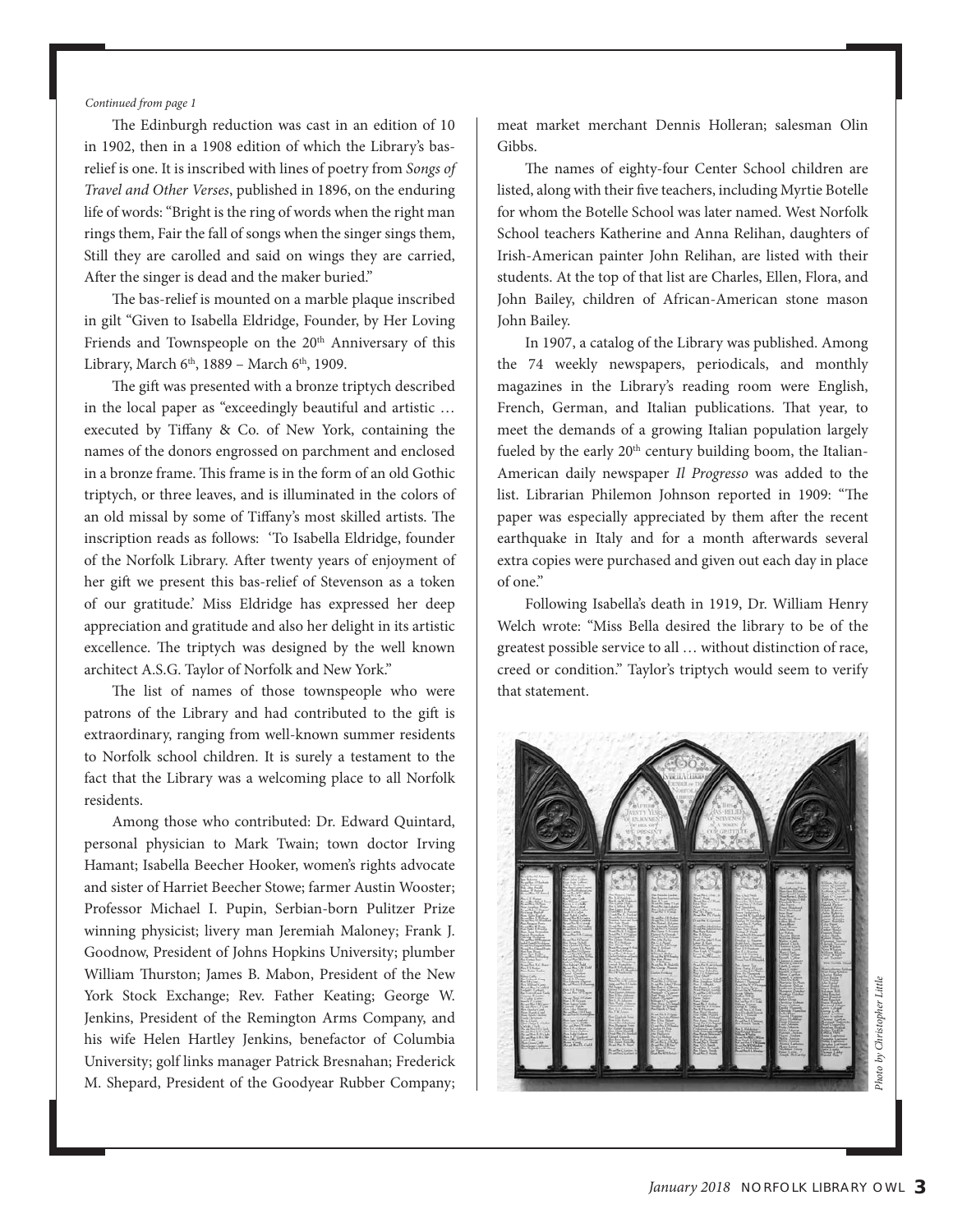# **exhibitio N**



*Tom Hlas, South of Town*

## **Tom Hlas:** *Explorations* **february exhibitioN**

#### *Opening reception: Sunday, January 28, 4:00 – 6:00 pm*

Tom Hlas refers to his paintings as "a geography of the heart and mind," informed by memories, inspired by the colors and sights around him, especially the ever changing sky and rural landscapes. "My work is about a sense of place, a place where one can go to be at home. As a mixed media artist, I find inspiration in childhood memories: my mother and sisters sewing and working with fabric; the men and boys working together in the fields; the rural seasons of the year; my Czech heritage and growing up in a large, extended family. In many unforeseen ways, my move back to rural NW Connecticut from the cities of Philadelphia, Miami, and Washington, DC, has awakened these memories and emotions, and they have now found their visual place."

# **Kathleen Good:** *Recent Landscape Paintings*

## **march exhibitioN**

#### *Opening reception: Sunday, March 4, 4:00 – 6:00 pm*

Providence artist Kathleen Good has exhibited her work throughout New England and in New York City at Bowery Gallery since 1996. She has received grants through the CT Commission on the Arts and Weir Farm in Ridgefield, CT. Residencies include Vermont Studio Center and Split Rock

Cove in South Thomaston, Maine. She writes*, "*Painting for me is a way to experience the natural world from one moment/season to the next. While the work is made quickly from direct observation, I often return to the same spots again and again to respond to new discoveries."



*Kathleen Good, Chasing Clouds*

## **Bradford Robinson:** *Mobiles*

#### **april exhibitioN**

#### *Opening reception: Sunday, April 8, 4:00 – 6:00 pm*

Brad Robinson's background as a biologist is reflected in the recurring themes of birds and fish in his mobiles. Influenced by the work of Alexander Calder and Asian art, Brad attempts to create an image with a minimum of lines,

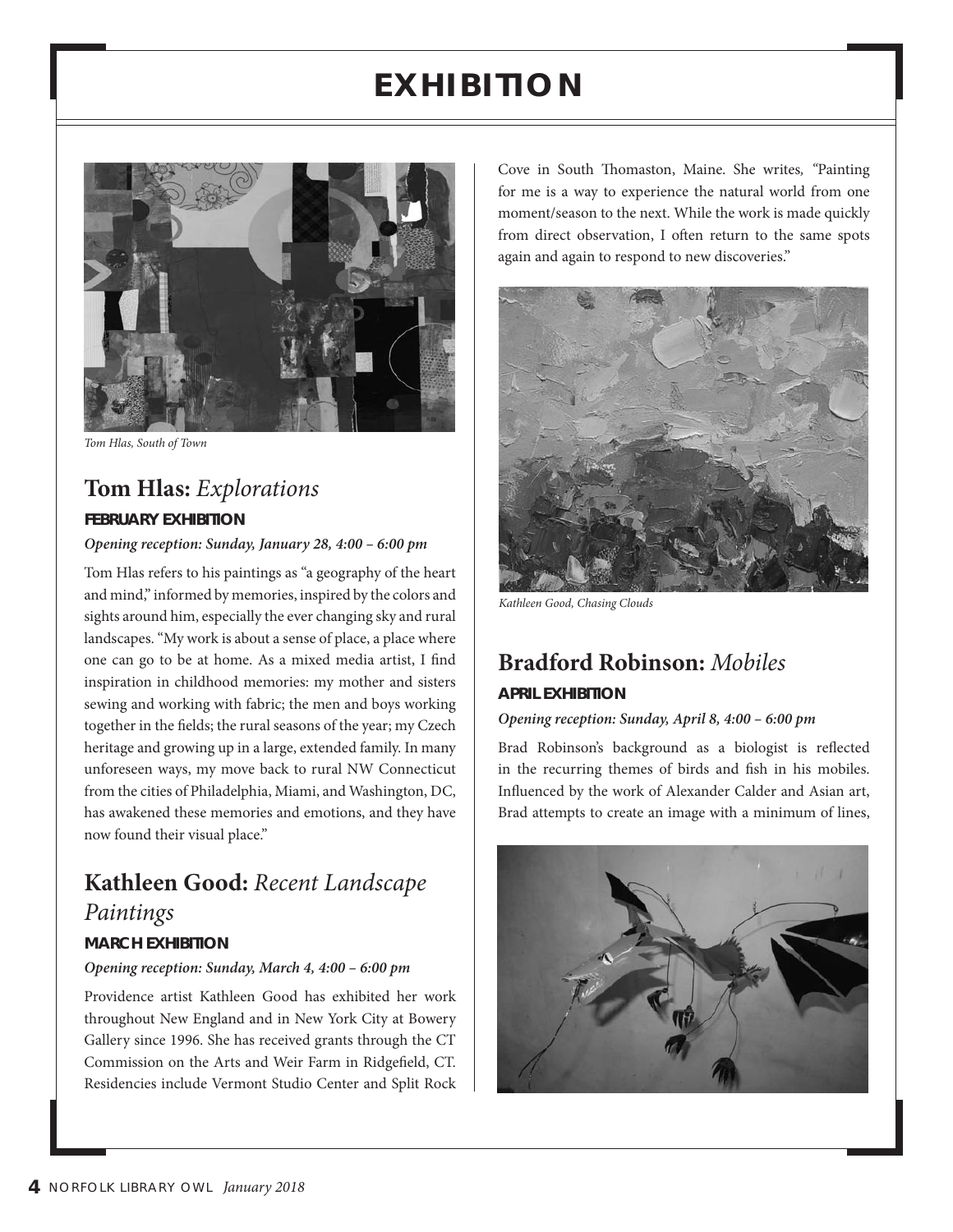# **exhibitio N**

relying on movement and the viewer's eye to complete the image. The aesthetic challenge to create sculpture in four dimensions holds an appeal to both the scientist and artist in him. His work is in several private collections, and a major piece was hung in Hartford Hospital in 1998.

# **Heidi Lindy:** *Woven Art*

#### **may exhibitioN**

*Opening reception: Sunday, May 6, 4:00 – 6:00 pm*

Salisbury resident Heidi Lindy is a member of the Artisans

Group and Under Mountain Weavers.

## **Ronald Sloan:** *Paintings*

#### **JuNe exhibitioN**

#### *Opening reception: Sunday, June 3, 4:00 – 6:00 pm*

Ron Sloan describes his art as obsessive and visionary. The mysterious, sometimes skeletal homunculi (Latin for "little men") that populate his expressionistic paintings are perhaps descendants of early folklore and alchemic traditions, brought to life with a vividly colorful palette.

This winter check out a Museum Pass for free admission to museums in Connecticut, Massachusetts, and New York. New to our list is the Frick Collection, founded by Henry Clay Frick and housed in his 1914 New York residence, and Hill-Stead Museum in Farmington, CT, where you can view world-class Impressionist paintings in a historic house setting.

**Eric Carle Museum of Picture Book Art**  (Amherst, MA) Free admission for 2 adults and 4 children

**Florence Griswold Museum** (Old Lyme, CT) Free admission for 2 adults and 2 children

**The Frick Collection** (New York) Free admission for 4 people

**Hill-Stead Museum** (Farmington, CT) Free general admission for 2 adults and 4 children **MASS MoCA** (North Adams, MA) Free admission for 2 adults and 2 children

**Mattatuck Museum** (Waterbury, CT) Free admission for 4 adults

**New Britain Museum of American Art** (New Britain, CT) Free admission for up to 4 people

**Wadsworth Atheneum** (Hartford, CT) Free general museum admission for 2 adults and 2 children

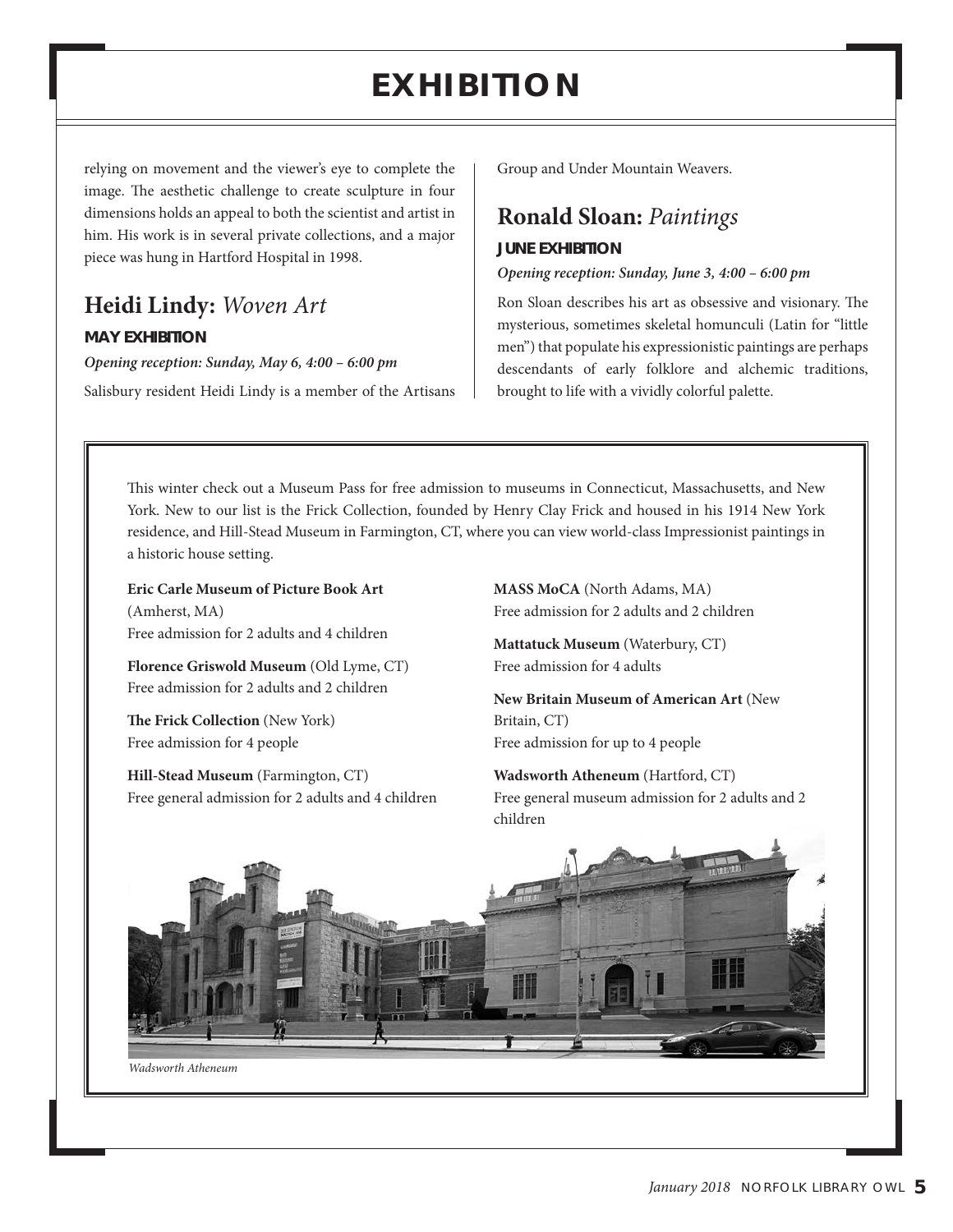# **performa Nc e**



# **The Hartford Classical Guitar Ensemble**

#### *Sunday, January 21, 3:00 pm*

The sound of multiple classical guitars will fill the Library's Great Hall in January. The ensemble was formed in 2011 by a group of classical guitar enthusiasts and is now directed by award-winning classical guitarist Christopher Ladd, chair of the Hartt School Guitar and Harp Program. HCGE plays a variety of music ranging from J.S. Bach, Poulenc, and Tisserand to the works of contemporary composers Peter Maxwell Davies, Frank Wallace, and Grammy award-winner Andrew York.

# **An Evening of Jazz with the Lucky 5**

*Saturday, February 17, 5:00 pm*

We'll have a dance floor in the Great Hall for the Lucky 5, a hardswinging jazz band that blends swing and gypsy jazz to create a unique, foot-stomping blend of music. The Lucky 5 performs both original compositions as well as old jazz standards with a new spin. The band is



comprised of highly seasoned musicians who have toured with The Hunger Mountain Boys and Lauren Ambrose & The Leisure Class. They have traveled, performed, and recorded with artists such as Peter Gabriel, Tony Bennett, Neko Case, Iris Dement, Bobby Previte, Del McCoury, and Jim Lauderdale. The Lucky 5 brings verve, high energy, and an unpredictable impulse to the tradition of jazz from the 20s, 30s and 40s.

# **The Norfolk Festival Listening Club with Jim Nelson**

#### *Saturday, February 24, 2:00 pm*

Jim Nelson and his popular Norfolk Festival Listening Club return to Norfolk with a program featuring a Yale string quartet. Designed to be fun and engaging, the Listening Club is an opportunity for both the experienced concertgoer and the classical music novice to enjoy an informal discussion of chamber music among friends, old and new. No background in music is necessary - all you need is an active curiosity. Members of the audience are encouraged to participate with questions and comments.

# **St. Patrick's Concert: Lúnasa**

### *Sunday, March 25, 5:00 pm*

The Norfolk Library's celebration of St. Patrick's Day has become an annual tradition for fans of the Emerald Isle. Once again we will host a lively evening of traditional Irish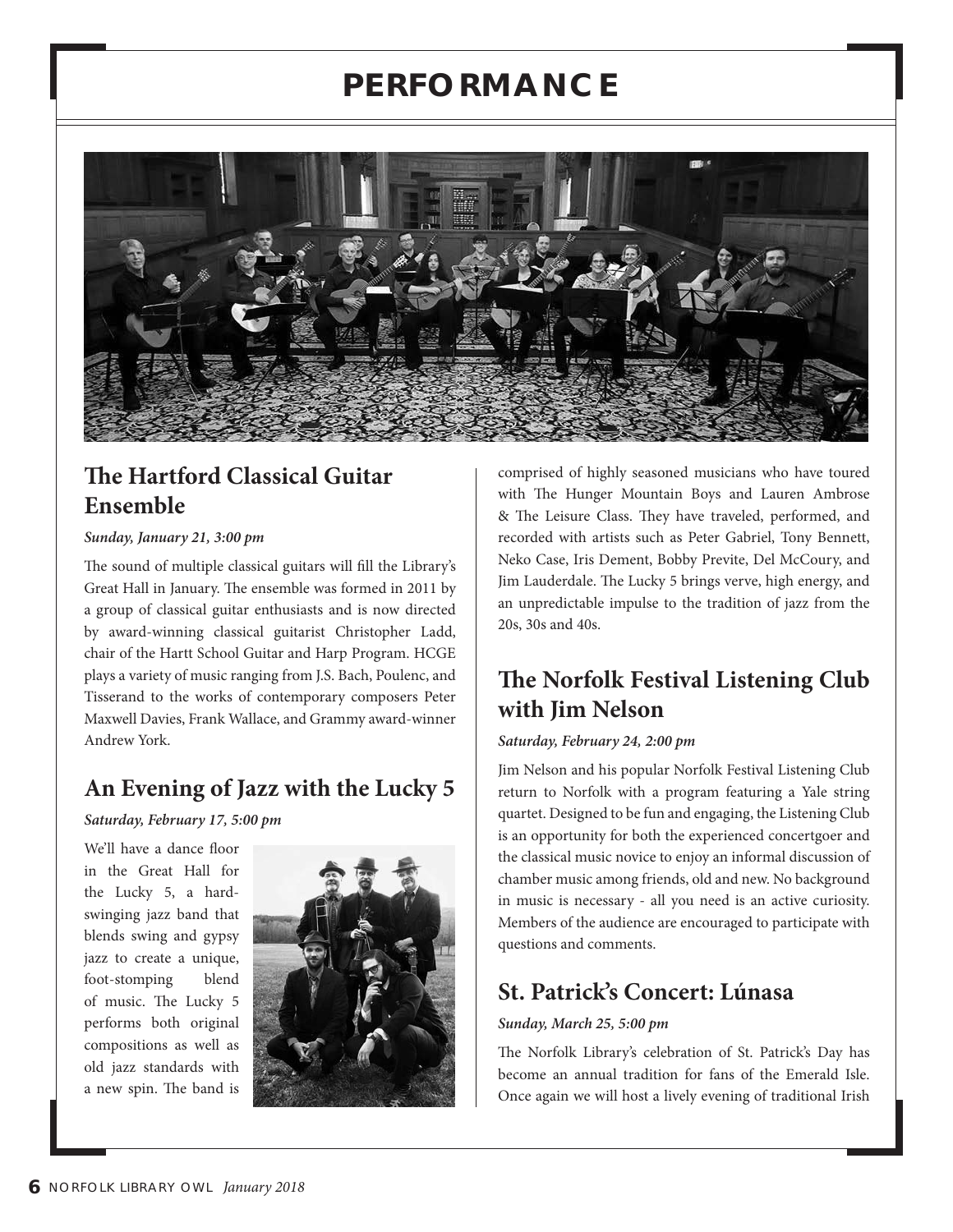# **performa Nc e**

music and fare with the all-star quintet Lúnasa, dubbed "the hottest Irish acoustic group on the planet" by *The New York Times*. While still maintaining Celtic musical traditions, their inventive arrangements and bass driven grooves have steered Irish acoustic music into surprising new territory.



# **Sylvan Winds**

#### *Sunday, April 29, 4:00 pm*

We are thrilled to have captured this distinguished ensemble. It was the Great Hall that so impressed flutist Svjetlana Kabalin when she attended a program at the Library that she reached out to us about performing here. An integral part of New York City's cultural offerings for 40 years, the Sylvan Winds has earned both critical and audience acclaim for its spirited performances and innovative programming. Exploring the entire body of work of chamber music for wind instruments, it is the only group of its kind to present an annual concert series in New York City that was



inaugurated at the historic Church of St. Luke in-the-Fields in Greenwich Village.

 Hailed by *The New York Times* for "…its venturesome programming and stylishness of performance," the Sylvan Winds has appeared under the auspices of Carnegie Hall, Lincoln Center's Mostly Mozart Festival, and the Caramoor International Music Festival. They have recorded for the Koch Classics, CRI/New World, and North/South labels, and have enjoyed collaborations with such distinguished artists as Ransom Wilson, the Guarneri String Quartet, and pianist Claude Frank.

# **One Piano – Four Hands with Linda Bell and Maura May**

#### *Spring, Date and Time TBA*

Norfolk's own Linda Bell and Maura May, both talented musicians, will join forces on the library piano. Four-hand piano playing has a surprising cultural history. In the 19th century as pianos became more affordable, arrangements for four hands brought a large repertoire of music into the middle-class family home. This was before the advent of the phonograph, and the only way to hear new music, short

of going to the concert hall, was to play it on the piano. Music publishers arranged symphonies, operas, and chamber music for four hands, and the piano became the centerpiece of domestic life. In addition, composers such as Schubert and Schumann and Brahms wrote music for four hands.



All events at the Norfolk Library are free. Please visit our website www.norfolklibrary.org and sign up for our bi-weekly Night Owl e-newsletter for up-to-date information on our programs.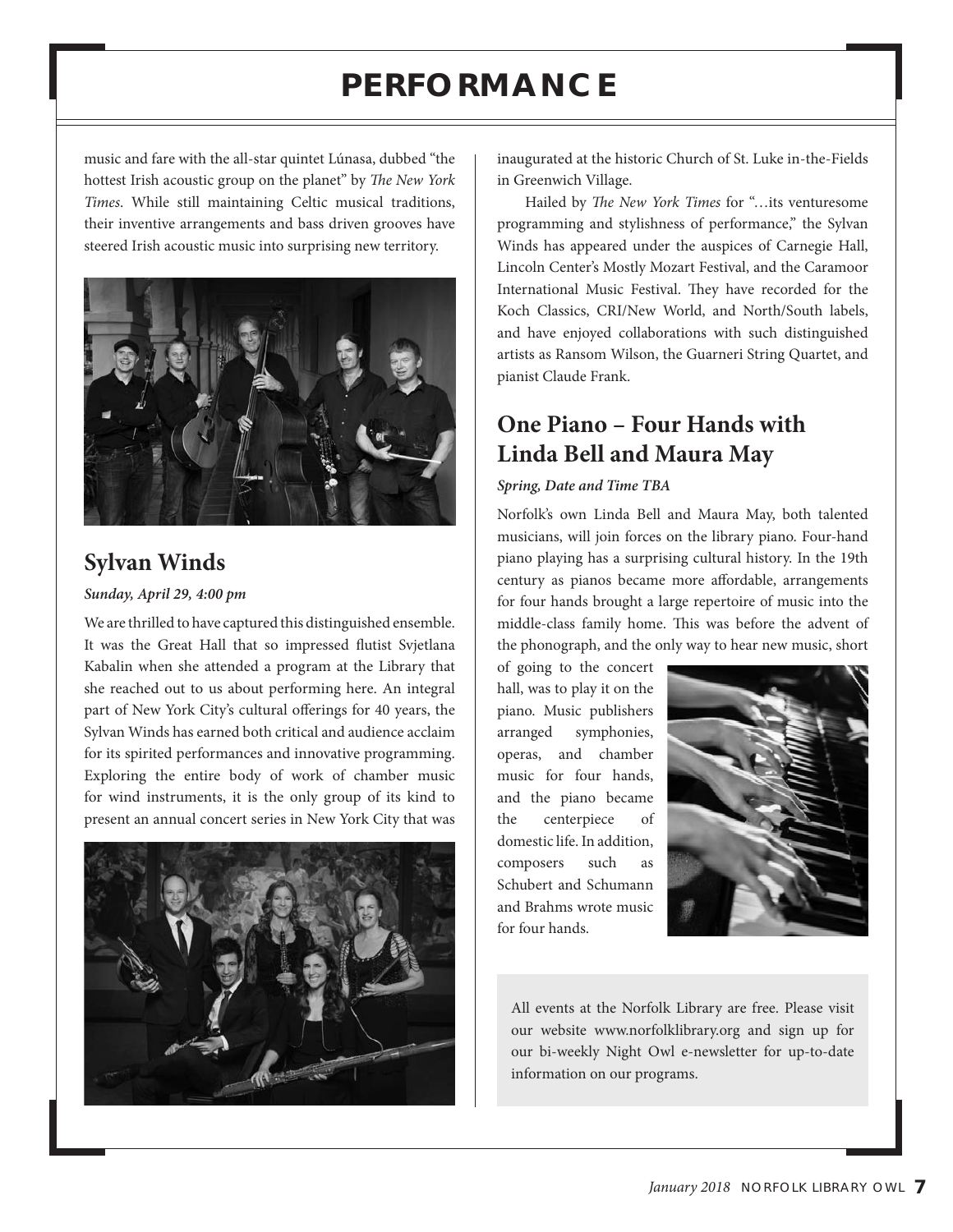# **l ibrary p rograms**

## **film series**

## **thursday Night classics**

Explore Hollywood's extensive pre-digital canon of fantastic films, forgotten classics, and silent movies on the big screen, as the Norfolk Library classic film series continues on the second Thursday of the month through the winter. Come early (6:30 pm) for refreshments!

- **January 11 High Noon (1952)**
- **February 8 Casablanca (1942)**
- **March 8 The Quiet Man (1952)**

## **Documentaries**

April brings us Earth Day and some informative and inspiring documentaries.

# **A Road Not Taken**

### *Thursday, April 19, 7:00 pm*

In 1979 Jimmy Carter hired a CT-based energy team including Norfolk resident Tom Strumolo to install solar panels on the roof of the White House. The panels were taken down in 1986 during the Reagan administration because, according to secret service, the President wanted to have pig roasts on the roof. In this film, Swiss artists Christina Hemauer and Roman Keller travel back in time and follow the route the solar panels took from the White House to their present home at Unity College in Maine



# **The Power of One Voice**

### *Saturday, April 21, 4:00 pm*

Presented by the Conservation Commission, this documentary examines the life of Rachel Carson and the profound implications of her environmental work.

# **An Inconvenient Sequel**

#### *Thursday, April 26, 7:00 pm*

Eleven years after former Vice-President Al Gore's Oscarwinning documentary *An Inconvenient Truth*, the causes and effects of climate change are no longer mere projections, and while some people have been harder hit than others, few of us are totally untouched. Gore's sequel is filled with footage from climate-related disasters but, as a work of advocacy, pivots away from its disaster reel toward effective solutions.

## **great mouNtaiN forest series**

# **Sarah Smith,** *They Sawed Up a Storm*

### *Saturday, February 10, 4:00 pm*

Author Sarah Shea Smith will discuss her book *They Sawed Up a Storm* about a group of New Hampshire women who operated a sawmill on the shores of Turkey Pond in Concord, New Hampshire, in 1942. The sawmill was built by the U.S. Forest Service to salvage what remained of the logs

stored in the water from the hurricane of 1938. Formerly Professor at the University of New Hampshire Cooperative Extension, Smith has worked as a hardwood lumber inspector, a teacher, and a doorand-trim carpenter. Copies of the book will be available for sale.



# **Sally Harold,** *The Watery Web*

## *Saturday, March 24, 4:00 pm*

Sally Harold, Director of River Restoration and Fish Passage at the Connecticut Chapter of The Nature Conservancy, will speak about the importance of healthy streams and the Conservancy's efforts to improve fish passage, remove dams, and restore floodplain habitats.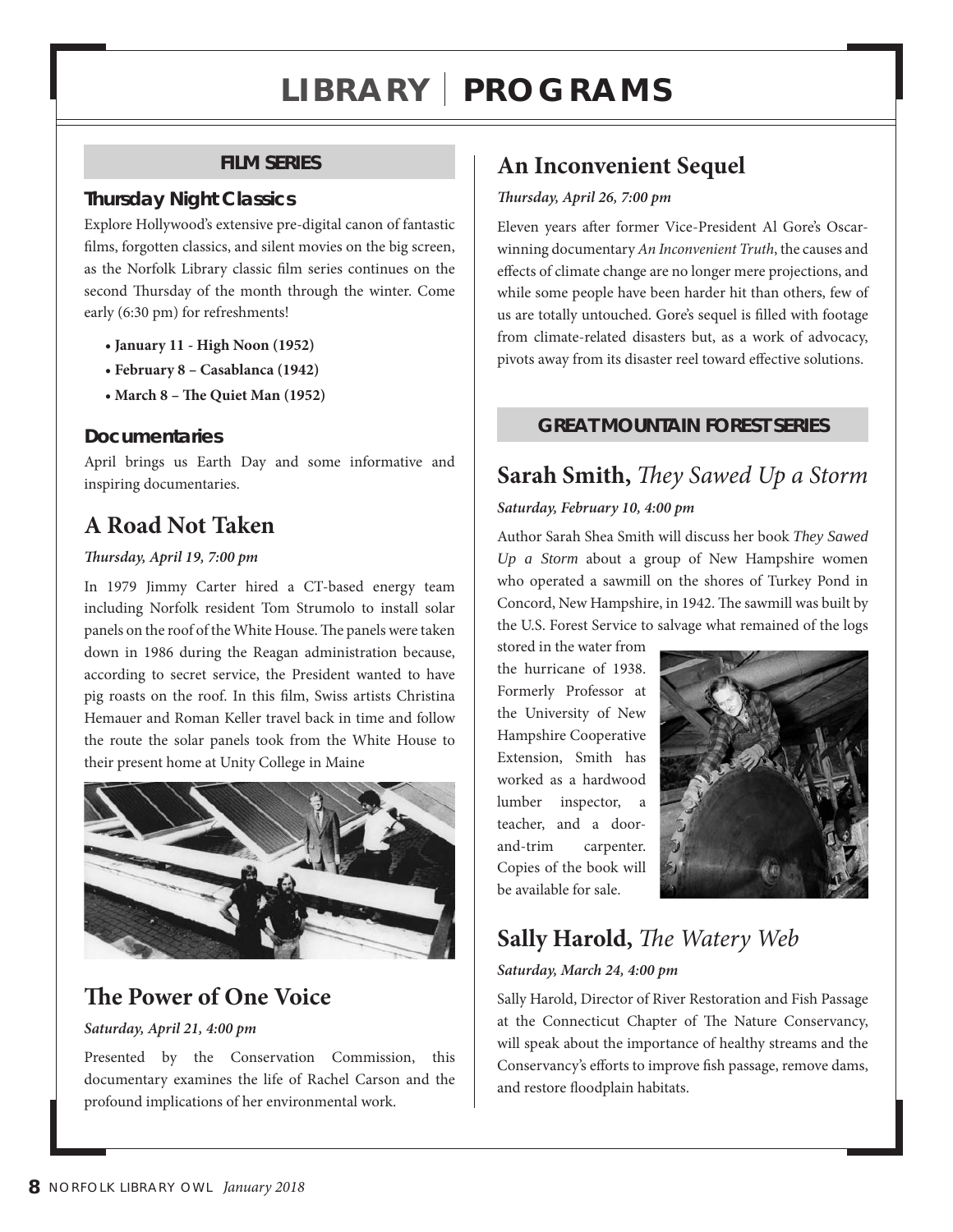# **l ibrary p rograms**

## **speakers**

# **Hope Payson,** *Exploring the Personal, Cultural, and Political Roots of the Opiate "Epidemic"*

#### *Monday, January 22, 7:00 – 8:30 pm*

Here are some sobering statistics. Drug overdoses now kill more people than gun homicides and car crashes combined. Opioid overdoses are one reason life expectancy in this country has declined for the first time in decades. In 2016 more people died from an overdose than in the entire Vietnam War. The projection for overdose deaths in CT in 2017 is 1,078, an 18% increase over last year. Have you wondered why we are experiencing this devastating loss of life and what our community can do to address this national and local issue?

Please join Hope Payson, a local social worker and coproducer of *Recovering Community*, a documentary film that explores the root causes of addiction, as we learn more about this important topic. She will be joined by recovery activist Robert Funkhouser and addiction expert Daryl McGraw. The presentation will include video clips from *Recovering Community*, a PowerPoint presentation, and open discussion.

# **The Cabins Variety Show**

#### *Sunday, January 28, 1:30 pm*

Local novelist Courtney Maum's collaborative retreat "The Cabins" returns to Norfolk with a vibrant group of writers, filmmakers, and artists, who will be working together for a long winter weekend. Join us at the Library as they present excerpts of their individual work. A book publicist turned writer, an IT consultant turned experimental filmmaker, and a reporter are among the talented participants.

# **Ben Kilham,** *Out on a Limb: What Black Bears Have Taught Me about Intelligence and Intuition* **aNNual meetiNg of the Norfolk laND trust** *Saturday, February 24, 4:00 pm*

Black bears are a society of individuals that share surplus

food with both kin and strangers. To this end, they have developed complex communication systems that allow them to manage social situations with a high level of emotion and intention. Independent wildlife biologist Ben Kilham will discuss black bear behavior based on his 20 years of observation in the field.



## **fielD trip**

## **Chesterwood, Stockbridge, MA**

#### *Friday, May 18, 10:00 am – 2:00 pm*

The summer estate of Daniel Chester French (1850-1931), sculptor of *Abraham Lincoln* for the Lincoln Memorial, is one of the hidden gems of the Berkshires. Our visit will include a tour of the nine-bedroom residence and French's newly rehabilitated studio, showcasing the important works that evoke the breadth and scope of his career, and a picnic on the grounds. There are formal and woodland walks throughout this 122-acre estate with contemporary sculpture and stunning views of Monument Mountain.

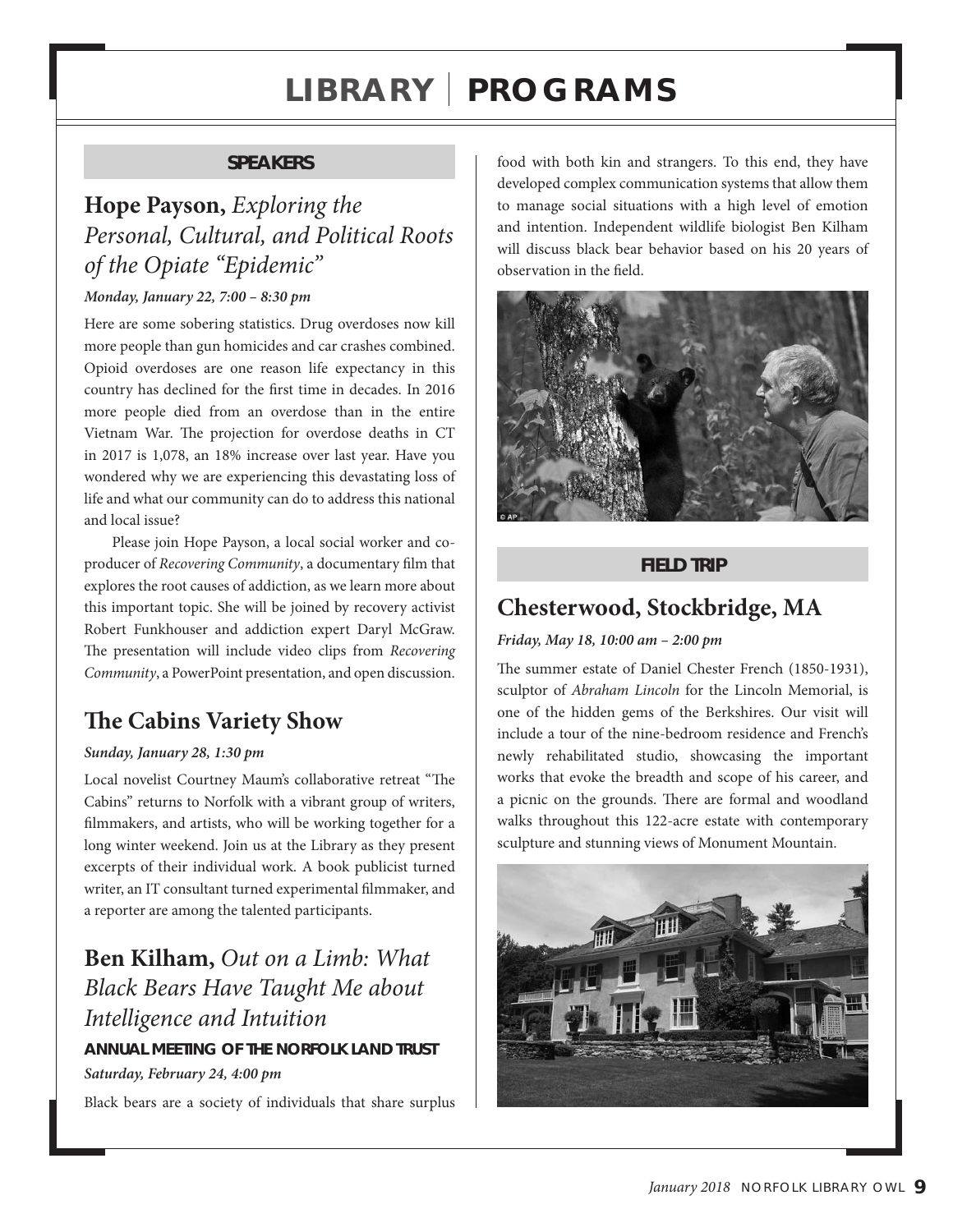# **ask u s**

Librarians have always been responsible for fielding all types of inquiries, either over the phone or in person. The Connecticut State Library's annual Public Library Survey gathers data on public libraries in the state, and among those statistics we are required to report is the number of reference questions we have fielded. These include questions not related to our collection.

Before the age of the Internet, an encyclopedia would have been a resource to turn to for such questions. But it was often easier to call a library for answers, as the New York Public Library recently discovered. In the general research division of the NYPL, librarians found an old index card file that contained cards, dating back to the 1940s, on which reference librarians had written some of the more surprising questions they had been asked over the years.

Here are a few you might enjoy:

*What is the life of an eyelash?*  (Undated)

*Why do 18th century English paintings have so many squirrels in them, and how did they tame them so that they wouldn't bite the painter?*  (October 1976)



*divorce?*  (July 16, 1945)

*Does anyone have a copyright on the Bible?*  (November 14, 1979)

WHEN WRITING TO A SAILOR SHOULD ONE ALWAYS SPELL THE WORD "WEIGH" AS IN "ANCHORS  $A$ NEIGH" OUT OF COURTESY EVEN WOEN IT IS USUALLY SPELLISO "WAY"  $8 + 4145$ 

*What kind of an apple did Eve eat?*  (September 28, 1956)

*Does the female human being belong to the mammal class?*  (Undated)

*What percentage of all bathtubs in the world are in the United States?*  (January 27, 1944)

Do camelo have to be licensed in India? Telephone May 15, 1744

# **boarD of trustees**

Barbara Spiegel, *President* Elisabeth C. Gill, *Vice-President* Sarah Estock, *Secretary* John Garrels, *Treasurer* John Fernandez Stephen Getz Kate Briggs Johnson Eliza Little Ruth Melville

## **Norfolk library Norfolk library associates**

*The Associates is a group of dedicated volunteers who contribute their time and talents to support the Library. They organize monthly art exhibitions and raise funds for the cultural programs offered by the Library. The group welcomes new members. Meetings are held the first Tuesday of the month at noon in the Great Hall.* 

> Galene Kessin, *President* Tom Hlas, *Vice-President* David Davis, *Secretary* Nancy Kriegel, *Treasurer*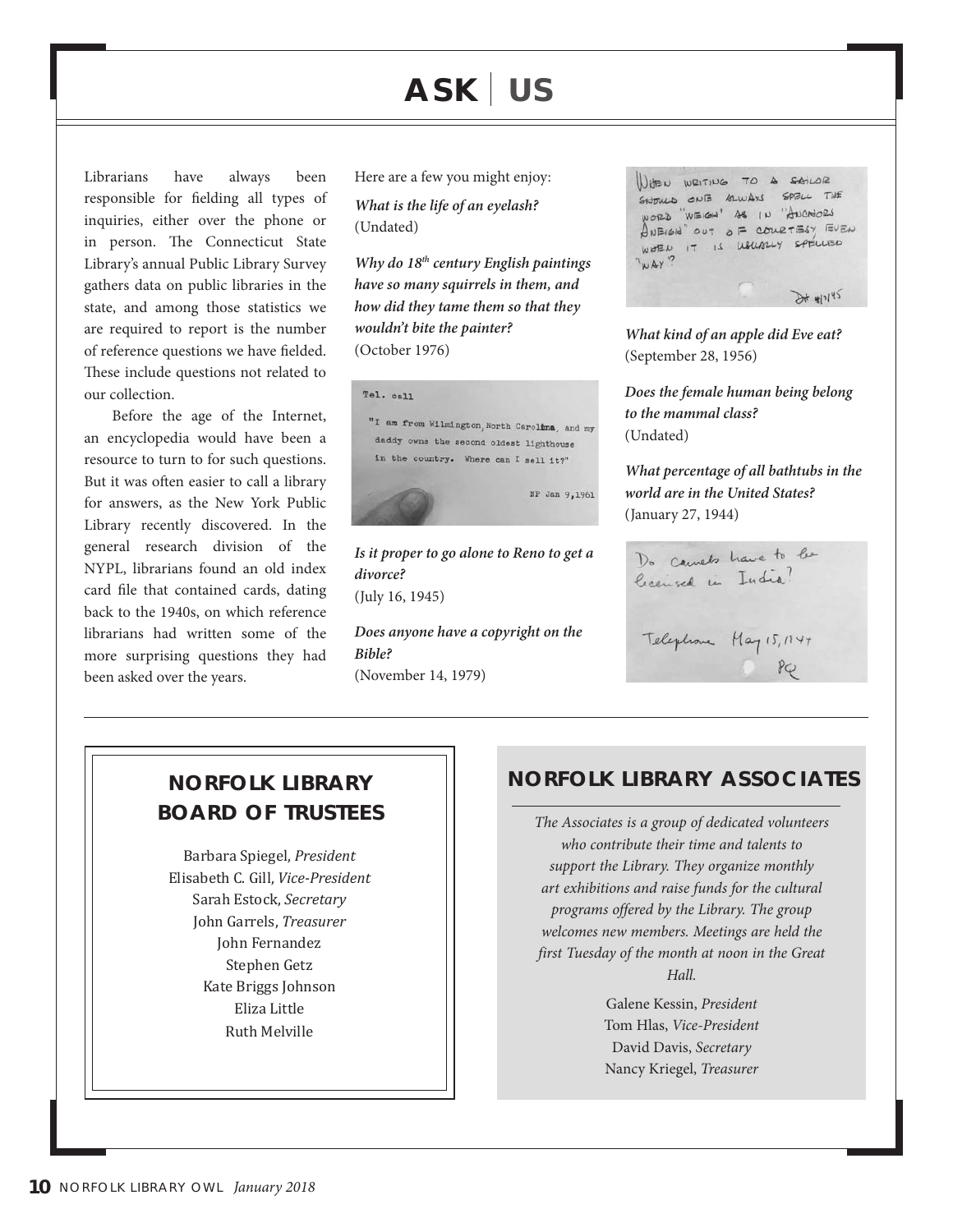# **s N a p shots**



*Pictured here are guests at the Hemingway in Key West cocktail party, hosted by Paul Madore and Tom Hlas (top right). The event was part of the Limited Editions fundraising evening on the weekend of the Library Book Sale. Many thanks to Paul and Tom and to the generous hosts of the special dinners: Co Crocker and Barry Webber; Jean Crutchfield, Stefanie Gouey, and Robert Hobbs; and Roger Mitchell and Pete Peterson.*





*This is the stellar and fun-loving Events Committee of the Library Associates. They are responsible for organizing library programming and working events throughout the year. Many thanks to (left to right): Jack Dillon, Linda Bell, Eileen Fitzgibbons, Adam Heller, Diego* 





*Have you noticed the terra cotta owl perched on the peak of the Children's Room roof? The owl is a copy of the 1911 Albert Entress owl that sits on the mantel in the Great Hall. It was manufactured by Ludowici Roof Tile from a model of the Entress owl cast by Bevan Ramsay. The installation of the owl marks the end of our roof restoration project, which has been documented in a scrapbook of photographs presented to the Library by John Funchion. Stop by sometime for a look.*

*Celtic music is a perennial favorite at the Library, and this fall we hosted two amazing concert performances: Celtic harpist and spoken word artist Patrick Ball on the life of William Butler Yeats; and Moors and McCumber, pictured at left, gifted singer-songwriters and multiinstrumentalists.*